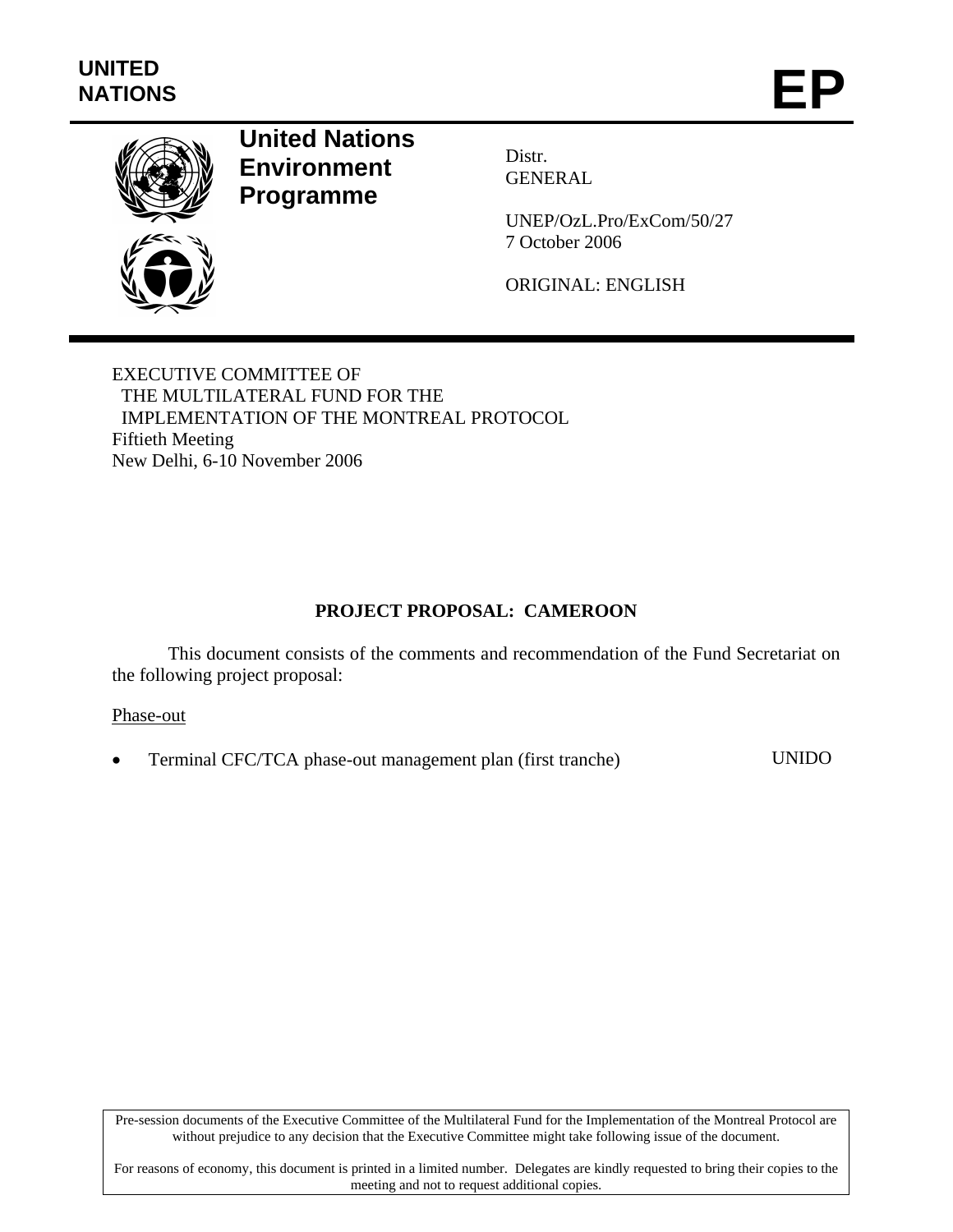#### **PROJECT EVALUATION SHEET – MULTI-YEAR PROJECTS CAMEROON**

#### **PROJECT TITLE BILATERAL/IMPLEMENTING AGENCY**

| $\mathbf{r}$<br>7FC<br>rerminal 1<br>tırst<br>tranche.<br>nlan.<br>Ή<br>phase-out<br>$\Delta$<br>. management :<br>$-$<br>$\sim$ $\sim$ |  |
|-----------------------------------------------------------------------------------------------------------------------------------------|--|
|                                                                                                                                         |  |

#### **NATIONAL CO-ORDINATING AGENCY:** National Ozone Office, Ministry of Environment

and Nature Protection

#### **LATEST REPORTED CONSUMPTION DATA FOR ODS ADDRESSED IN PROJECT A: ARTICLE-7 DATA (ODP TONNES, 2005**, **AS OF SEPTEMBER 2006)**

| ◡<br>_____ | $\gamma$<br>140             |  |
|------------|-----------------------------|--|
| m.         | -<br>_<br>$\cup$ ., $\cdot$ |  |

#### **B: COUNTRY PROGRAMME SECTORAL DATA (ODP TONNES, 2005**, **AS OF SEPTEMBER 2006)**

| <b>ODS</b> | Aerosol | Foam | Ref. Mfg. | Ref. Servicing | l ODS      | Solvents | Process agent | Fumigant |
|------------|---------|------|-----------|----------------|------------|----------|---------------|----------|
| $CFC-11$   |         |      | 12.00     | 8.00           | <b>TCA</b> | 5.70     |               |          |
| $CFC-12$   |         |      | 5.00      | 95.00          |            |          |               |          |

#### **CFC consumption remaining eligible for funding (ODP tonnes)**

**CURRENT YEAR BUSINESS PLAN:** Total funding US \$108,000: total phase-out, 3.2 ODP tonnes.

|                                                   | <b>PROJECT DATA</b>                           | 2006    | 2007   | 2008    | 2009    | 2010             | <b>Total</b> |
|---------------------------------------------------|-----------------------------------------------|---------|--------|---------|---------|------------------|--------------|
| CFC                                               | <b>Montreal Protocol limits</b>               | 128.445 | 38.534 | 38.534  | 38.534  | 0.00             |              |
| (ODP                                              | Annual consumption limit                      | 120.0   | 38.0   | 21.0    | 10.0    | 0.0              |              |
| Annual phase-out from ongoing projects<br>tonnes) |                                               |         | 70.0   | 5.1     | 0.0     | 0.0              | 75.51        |
|                                                   | Annual phase-out newly addressed              |         | 12.0   | 11.9    | 11.0    | 10.0             | 44.9         |
|                                                   | Annual unfunded phase-out                     | 0.0     | 0.0    | 0.0     | 0.0     | 0.0              | $0.0\,$      |
| <b>TCA</b>                                        | Montreal Protocol limit                       | 5.717   | 5.717  | 5.717   | 5.717   | 2.450            |              |
| (ODP                                              | Annual consumption limit                      | 5.70    | 5.00   | 3.00    | 3.00    | 0.00             |              |
| tonnes)                                           | Annual phase-out from ongoing projects        |         |        |         |         |                  |              |
|                                                   | Annual phase-out newly addressed              | 0.0     | 0.70   | 2.00    | 0.00    | 3.00             | 5.70         |
|                                                   | Annual unfunded phase-out                     | 0.0     | 0.00   | 0.00    | 0.00    | 0.00             | 0.00         |
|                                                   | <b>TOTAL ODS CONSUMPTION TO BE PHASED</b>     |         |        |         |         |                  |              |
| <b>OUT</b>                                        |                                               |         |        |         |         |                  |              |
|                                                   | Total ODS consumption to be phased-in (HCFCs) |         | 0.60   | 0.20    | 0.00    | 0.00             | 0.80         |
|                                                   | Project cost as originally submitted (US \$)  |         |        |         |         |                  |              |
|                                                   | Final project costs (US \$):                  |         |        |         |         |                  |              |
|                                                   | Funding for UNIDO                             | 600,000 |        | 105,000 | 95,000  | $\overline{0}$   | 800,000      |
|                                                   | <b>Total project funding</b>                  | 600,000 |        | 105,000 | 95,000  | $\bf{0}$         | 800,000      |
|                                                   | Final support costs (US \$):                  |         |        |         |         |                  |              |
|                                                   | Support cost for UNIDO                        | 45,000  |        | 7,875   | 7,125   | $\mathbf{0}$     | 60,000       |
|                                                   | <b>Total support costs</b>                    | 45,000  |        | 7,875   | 7,125   | $\bf{0}$         | 60,000       |
| (US \$)                                           | TOTAL COST TO MULTILATERAL FUND               | 645,000 |        | 112,875 | 102,125 | $\boldsymbol{0}$ | 860,000      |
|                                                   | Final project cost effectiveness (US \$/kg)   |         |        |         |         |                  | n/a          |

**FUNDING REQUEST:** Approval of funding for the first tranche (2006) as indicated above.

#### **SECRETARIAT'S RECOMMENDATION Blanket approval**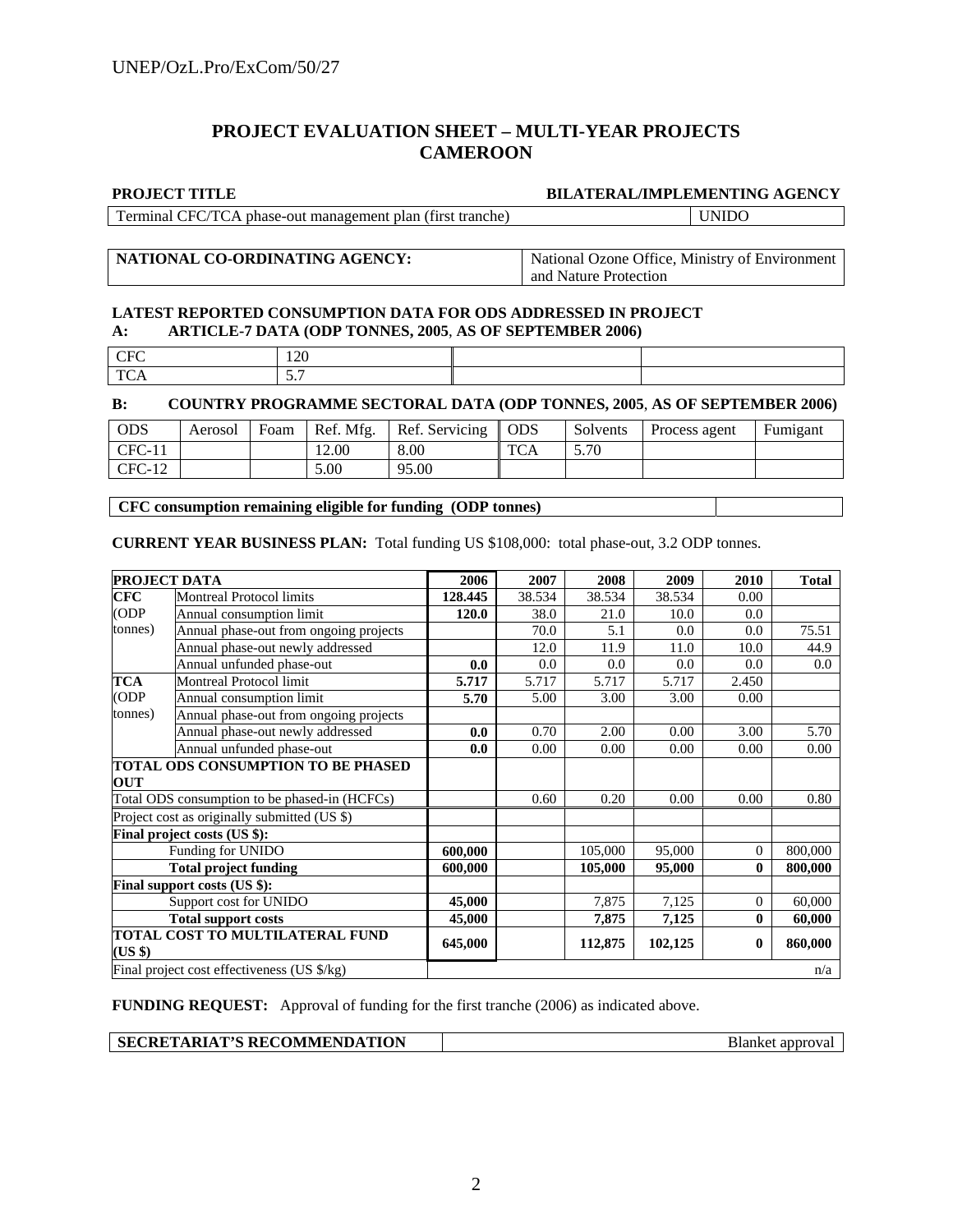## **PROJECT DESCRIPTION**

1. On behalf of the Government of Cameroon, UNIDO has submitted a terminal phase-out management plan (TPMP) for consideration by the Executive Committee at its 50th Meeting. The TPMP for Cameroon addresses the complete phase-out of CFCs used in the refrigeration sector (120 ODP tonnes) and TCA (5.7 ODP tonnes) by the end of 2009. The CFC and TCA baselines for compliance are 256.89 ODP tonnes and 8.17 ODP tonnes respectively.

2. The total cost of the TPMP for Cameroon as submitted is US \$934,000 plus agency support costs of US \$70,050 for UNIDO.

#### **Background**

3. The Government of Cameroon has enacted several policy instruments for ODS control and monitoring, including legislation to implement the Montreal Protocol, establish ODS import permits, and create a ban on imports of ODS-based equipment.

#### **Refrigeration sector**

4. The main uses of CFCs in Cameroon are for the manufacturing of commercial refrigeration systems (17 ODP tonnes), and for servicing refrigeration equipment (103 ODP tonnes). So far, the Executive Committee has approved four investment projects for the phase-out of CFCs used in the manufacturing of foams and domestic refrigerators, amounting to funding of US \$4,304,920, with total phase-out of 427 ODP tonnes. The four projects have already been completed.

5. For the refrigeration servicing sector, at its 38<sup>th</sup> Meeting, the Executive Committee approved a refrigerant management plan (RMP) for Cameroon (UNEP/OzL.Pro/ExCom/38/26 and Corr.1) and allocated US \$522,982 plus US \$67,528 agency support costs for UNIDO. The RMP included training programmes for customs officers and refrigeration technicians, as well as a recovery and recycling scheme.

6. Through the implementation of the RMP, 250 customs officers have been trained in ODS related issues and enforcement of the ODS legislation, and 19 ODS identification kits have been distributed to the main ports of entry in Cameroon. Twenty five technicians received training in good refrigeration servicing practices and became the trainers for all other technicians in the country. One hundred and fifty refrigeration technicians have already received training, and an additional 150 technicians will be trained before the end of 2006. The recovery and recycling network included the distribution of basic tools to small refrigeration service workshops, 60 recovery machines and 10 recycling centres. So far, some 0.5 ODP tonnes of CFC-12 has been recovered and immediately reused.

7. In addition to the RMP project, Cameroon is participating in the strategic demonstration project for accelerated conversion of CFC chillers in 5 African countries that was approved by the Executive Committee at its 48th Meeting. This demonstration project is being jointly implemented by the Governments of France, Germany, Japan (as bilateral contribution) and UNIDO.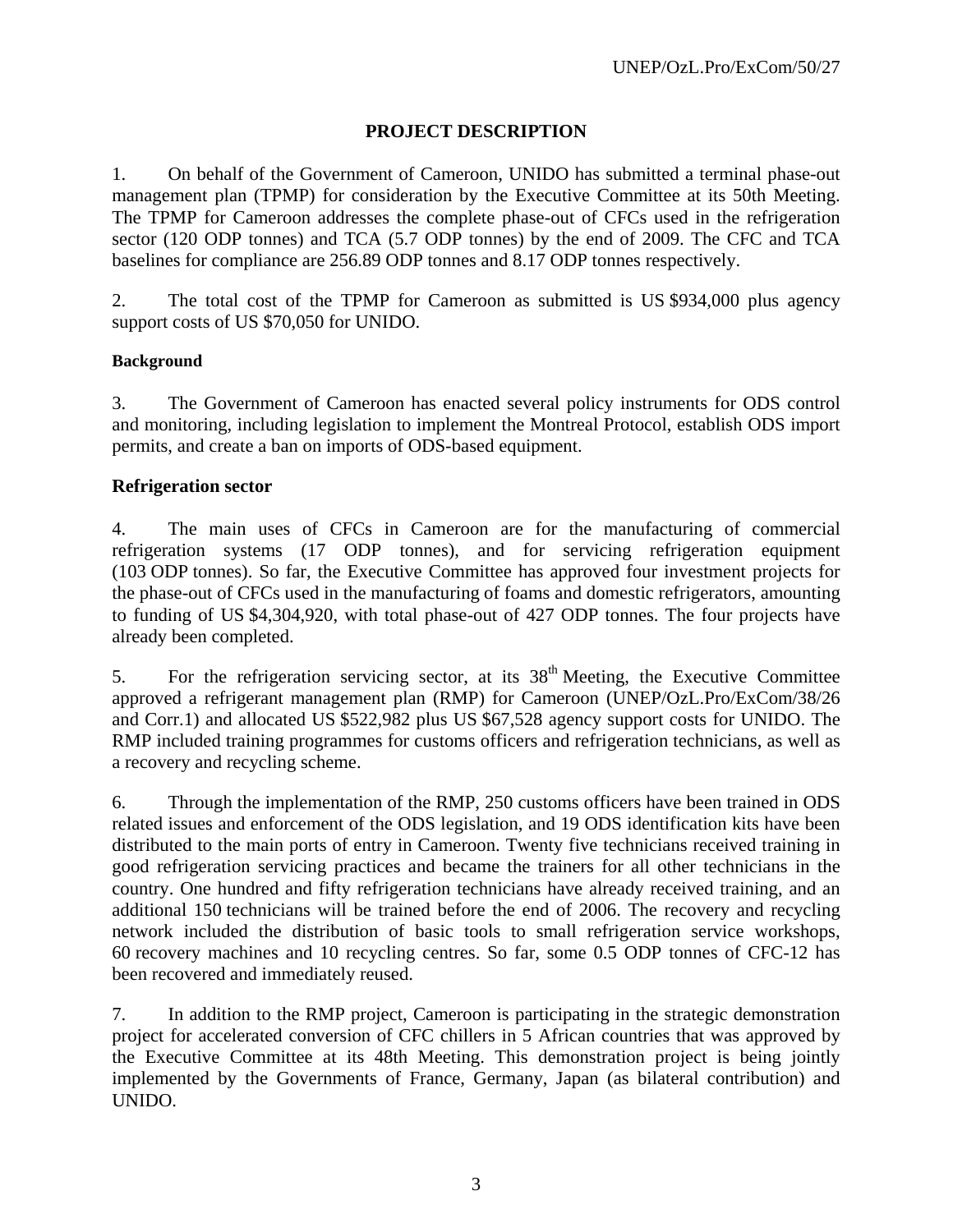8. Of the 103 ODP tonnes of CFCs used for servicing refrigeration systems in Cameroon in 2005, 95 ODP tonnes were CFC-12 and 8.0 ODP tonnes were CFC-11 used for maintenance and servicing of industrial installations and chillers. Between 2001 and 2005, CFC-12 consumption has been reduced from 135.0 ODP tonnes to 95.0 ODP tonnes. The current prices of refrigerants per kg are: US \$10.00 for CFC-11 or CFC-12, US \$7.50 for HCFC-22 and US \$9.50 for HFC-134a.

## **TCA consumption**

9. During the preparation of the TPMP for Cameroon, a survey was conducted to identify the major users of TCA in Cameroon. The main users of TCA are 30 small-sized enterprises that produce a wide variety of chemical products including degreasers, stain and paint removers, insecticides, and for cleaning of metallic pieces and electronic components. Production is done by mixing ingredients in a simple mixing device, and the formulated product is then tested on site and at the users' facilities.

#### **Metered dose inhalers**

10. Currently, CFC-based and non-CFC-based MDIs are used in Cameroon only with salbutamol and beclomethasone as active ingredients.

#### **Sub-projects proposed in the TPMP**

- 11. The TPMP for Cameroon as submitted includes the following sub-projects:
	- (a) Commercial refrigeration manufacturing sub-sector: replacement of CFC-11 used as a foam blowing agent by HCFC-141b and replacement of CFC-12 used as refrigerant by HFC-134a by seven manufacturing plants. Conversion entails the replacement of six low-pressure foaming machines; replacement of refrigerant charging boards, retrofit of vacuum pumps and provision of leak detectors. The total cost for the conversion to non-CFC technologies has been estimated at US \$241,600;
	- (b) Supplementary training for refrigeration service technicians and custom officers; distribution of additional recovery and recycling equipment to be used in large commercial and industrial refrigeration systems; cost-effective retrofits of commercial refrigeration systems and the introduction of drop-in refrigerants; and public awareness programmes. The cost of the activities associated with the refrigeration servicing sector has been estimated at US \$323,400;
	- (c) Direct assistance to each of the 30 small- and medium-sized enterprises using TCA to find adequate non-TCA based formulation (at US \$10,000 per enterprise) and to modify the production facilities to the newly formulated products, (at US \$5,000 per enterprise);
	- (d) Development of a transitional strategy to non-CFC-based MDIs, at a total cost of US \$30,000; and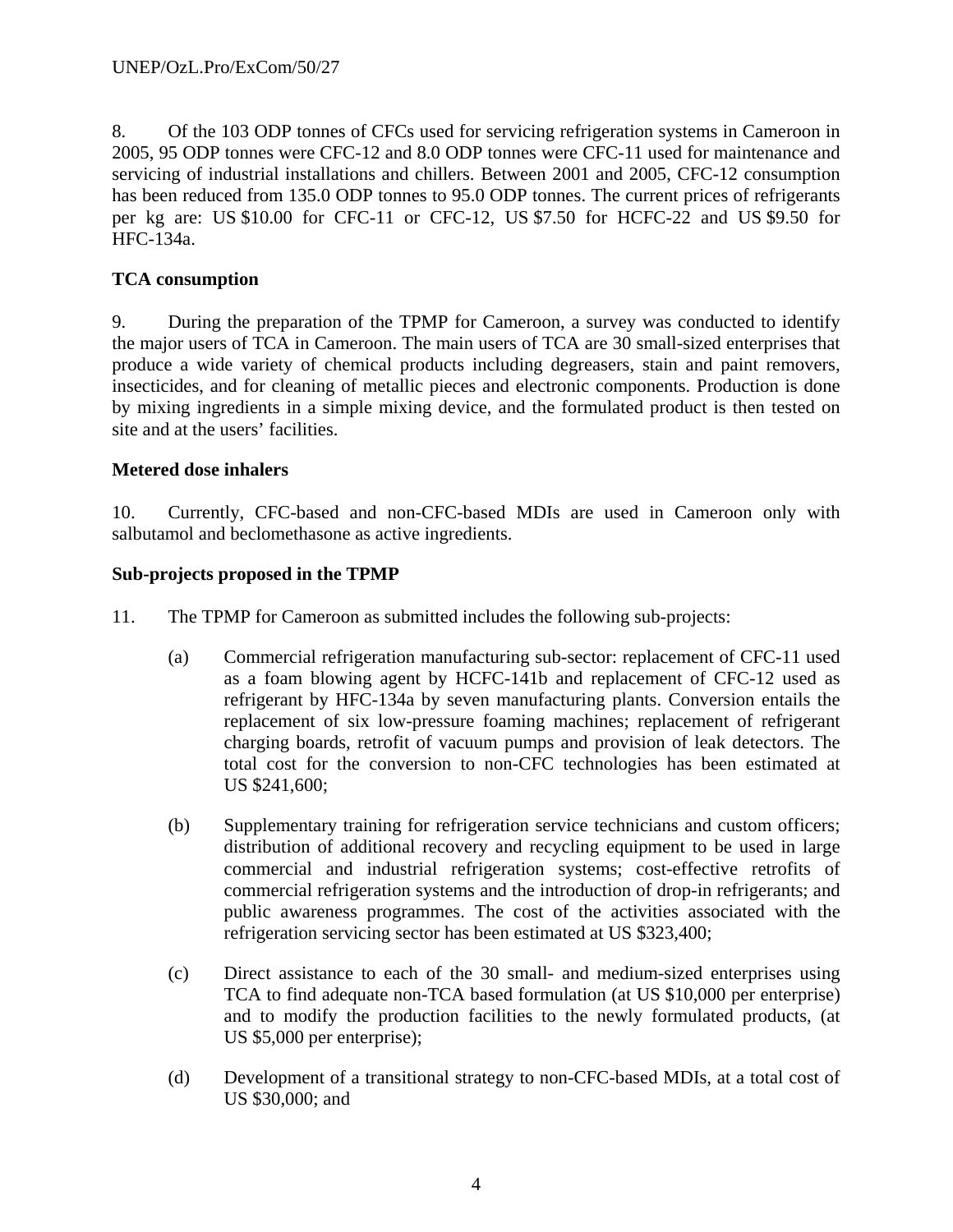- (e) Project management to ensure comprehensive annual monitoring and reporting of the phase-out of CFCs and TCA.
- 12. A detailed work plan for 2007 has been submitted with the TPMP proposal.

## **SECRETARIAT'S COMMENTS AND RECOMMENDATION**

#### **COMMENTS**

13. At its 43rd Meeting, the Executive Committee approved US \$25,000 for UNIDO for the preparation of an investment project in the refrigeration servicing sector and at its 49th Meeting, the Committee approved an additional US \$30,000 for UNIDO for the preparation of TPMP proposal in accordance with decision 45/54. With the total level of funding received, UNIDO prepared the TPMP for Cameroon, which covers the complete phase-out of CFCs used in the refrigeration manufacturing and servicing sub-sectors and TCA.

#### Compliance with the Montreal Protocol

14. Following a number of decisions by the Parties to the Montreal Protocol on noncompliance by Cameroon with its obligations under Article 2A of the Protocol (i.e., XIII/23, XIV/32 and XV/32) it appears, on the basis of the data reported by the Government of Cameroon under Article 7 of the Montreal Protocol, that Cameroon is currently in compliance with all Montreal Protocol control measures for 2005:

| <b>ODS</b> (ODP tonnes) | <b>Baseline</b> | 2002   | 2003   | 2004   | 2005   |
|-------------------------|-----------------|--------|--------|--------|--------|
| <b>CFC</b>              | 256.89          | 226.00 | 220.50 | 148.50 | 120.00 |
| Halon                   | 2.38            | 9.00   | 2.00   | 1.18   | 1.15   |
| <b>CTC</b>              | -               | -      |        | -      |        |
| <b>TCA</b>              | 8.17            |        |        | -      | 5.70   |
| <b>MB</b>               | 18.09           | 25.38  | 9.90   | 9.00   | 9.72   |

#### **Issues on the refrigeration manufacturing sector**

15. UNIDO provided additional information on the commercial refrigeration manufacturing including a 2005 CFC consumption at each enterprise (since the cost of this sub-project was based on CFC consumption in 2003 of 51 ODP tonnes), the quantities of CFCs used for servicing and those for assembling refrigeration systems, the actual number of equipment being manufactured by enterprise; and the actual date of establishment of the production lines. Based on the additional information, the cost of the sub-project was adjusted to US \$60,000 for the phase-out of 17 ODP tonnes of CFCs.

16. In accordance with relevant decisions by the Executive Committee on the use of HCFCs as a replacement of CFCs, the Government of Cameroon has submitted an official letter stating that it has reviewed the specific situation involved with the HCFC commitments under Article 2F and has determined that at the present time the project needed to use HCFCs for an interim period, with the understanding that no funding would be available for the future conversion of HCFCs for the companies involved. A copy of the letter is appended to this document.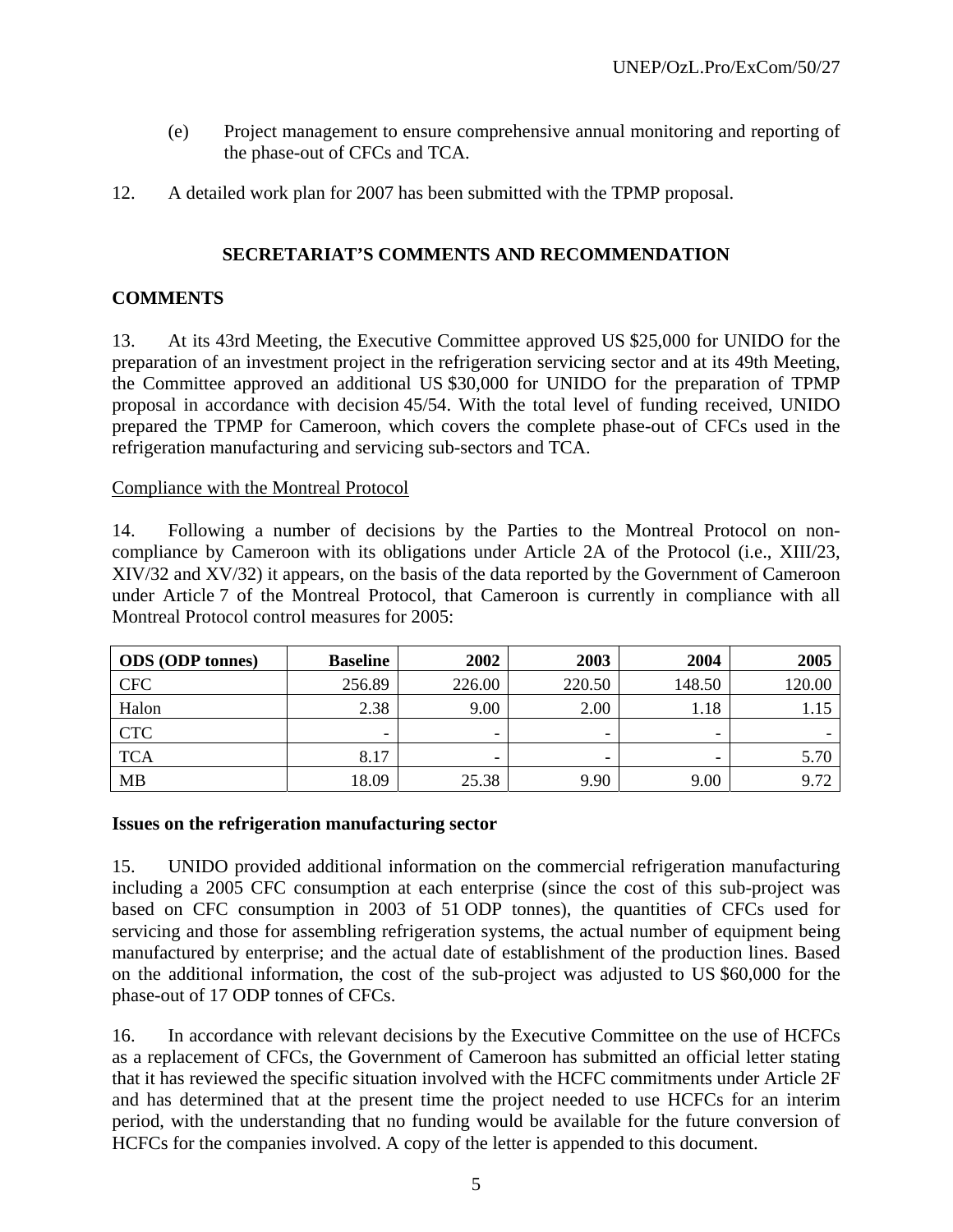#### **Issues on the refrigeration servicing sub-sector**

- 17. In relation to the refrigeration servicing sector, the Secretariat noted:
	- (a) That about 65 per cent of the current CFC consumption in Cameroon is used for servicing domestic refrigerators (where the amount of CFCs to be recovered and reused is likely to be very limited);
	- (b) That the quantities of CFC used for servicing refrigeration systems will be reduced continuously as old CFC-based refrigeration systems are discarded;
	- (c) The extremely poor results so far achieved in recovery/recycling operations, and the very limited amount of CFC-12 potentially to be recovered since only 25.5 ODP tonnes of CFC-12 were used for servicing commercial, industrial and MAC systems in 2005; and
	- (d) The limited time available before 1 January 2007, where the maximum allowable CFC consumption in Cameroon will be the 38.533 ODP tonnes (i.e., 15 per cent of the CFC baseline).

18. Under the above circumstances, and taking into account the requirements of decisions 41/100 and 49/6, the Secretariat suggested to UNIDO to examine the merits of providing technical and financial support to the Government of Cameroon for:

- (a) Continuing the enforcement of the import/export ODS licensing system for controlling all ODS and CFC-based equipment;
- (b) Providing additional training for refrigeration servicing technicians in good practices, including the use of drop-in refrigerants;
- (c) Developing a more flexible technical assistance programme through which basic tools could be provided to refrigeration technicians;
- (d) Establishing a sustainable procedure to favour the importation of non-CFC dropin refrigerants should also be considered; and
- (e) The procurement of a limited number of refrigerant recovery and recycling units to be decided on a case-by-case basis and as needs arise.

19. UNIDO considered the Secretariat's suggestion and adjusted the sub-project components accordingly.

#### **Issues on TCA**

20. In 2001, the Government of Cameroon reported under Article 7 of the Montreal Protocol a TCA consumption of 6.2 ODP tonnes, which had been zero for the 2002-2004 period and increased to 5.7 ODP tonnes in 2005. According to the TPMP proposal, the 2002-2004 TCA consumption data reported to the Ozone Secretariat was not correct.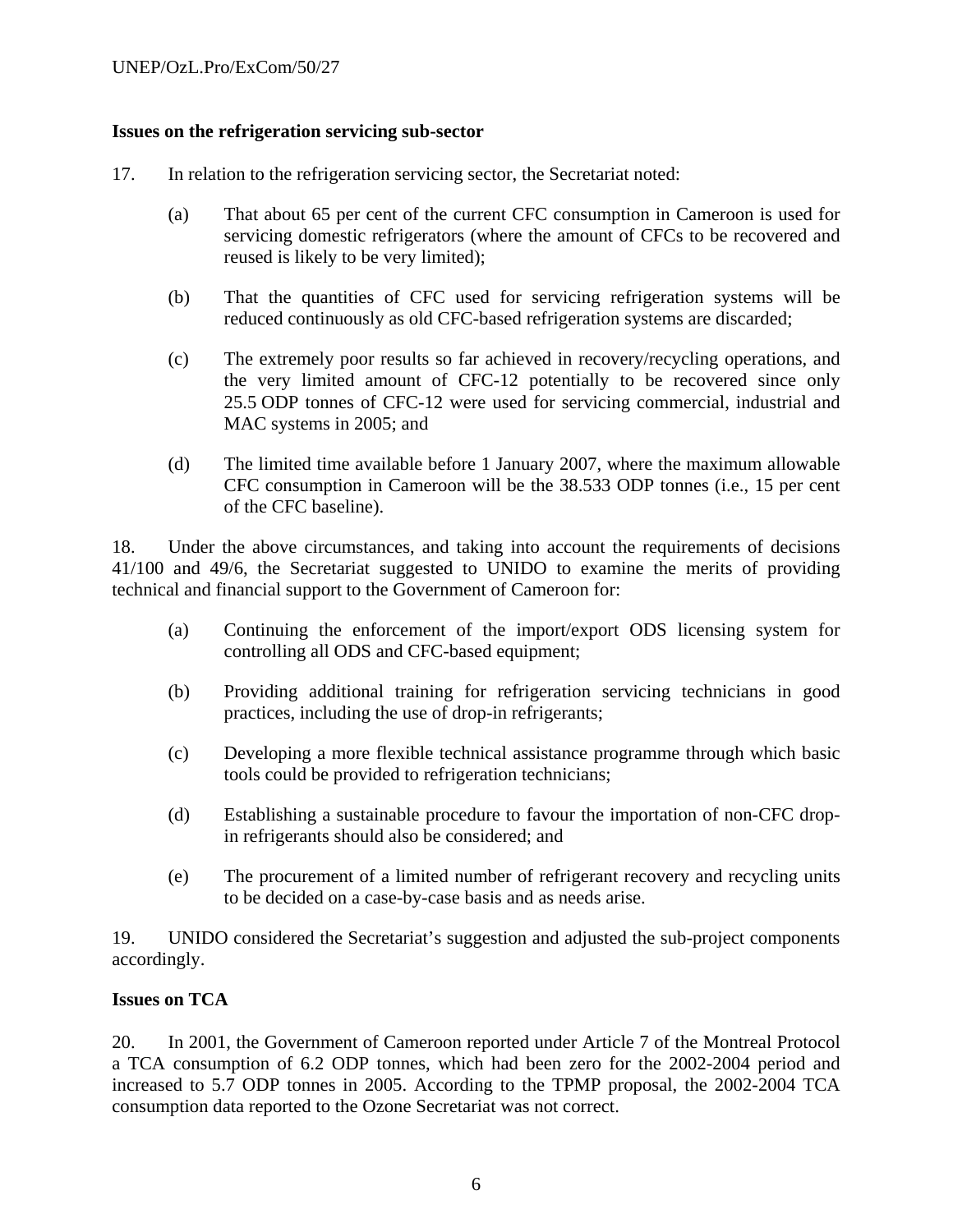21. The Secretariat pointed out that the reported consumption of TCA in Cameroon is very high (57 metric tonnes) compared to the majority of Article 5 countries (i.e., only eight Article 5 countries had TCA consumption above 50 metric tonnes). On this basis, the Secretariat asked UNIDO if trichloroethylene (TCE), which is also used as a solvent was being imported into Cameroon. UNIDO confirmed that the reported quantities of TCA were correct and that, in addition to TCA, Cameroon was also importing TCE, which has a different tariff number than TCA.

22. In respect of long-term sustainability, UNIDO pointed out that part of the costs of the conversion process to a non-TCA alternative could be covered by the enterprises since they are aware that the price of TCA is increasing and its availability will be limited in a few years time. Through technical workshops, assistance for formulation development, awareness and continuous monitoring by the Ozone Unit the phase-out of TCA will be fully achieved in Cameroon. On the basis of the discussions between the Secretariat and UNIDO, the level of funding for the technical assistance programme for the phase-out of TCA was agreed at US \$150,000.

#### **Level of funding and implementation modalities**

23. The total level of funding of the TPMP for Cameroon as agreed with UNIDO is US \$800,000 with the following breakdown:

- (a) US \$55,000 for enforcement of ODS legislation and regulations, training for customs officers and awareness activities;
- (b) US \$60,000 for the phase-out 17 ODP tonnes of CFCs used in the commercial refrigeration manufacturing sector;
- (c) US \$400,000 for the phase-out of the remaining CFC consumption in the refrigeration servicing sub-sector;
- (d) US \$150,000 for the phase-out of 5.7 ODP tonnes of TCA;
- (e) US \$20,000 for the development of a transitional strategy for MDIs; and
- (f) US \$115,000 for monitoring and reporting.

#### **Agreement**

24. The Government of Cameroon submitted a draft agreement between the Government and the Executive Committee containing conditions for the complete phase-out of CFCs in Cameroon, which is annexed to the present document.

#### **RECOMMENDATION**

25. The Secretariat recommends blanket approval of the terminal phase-out management plan for Cameroon. The Executive Committee may wish to:

(a) Approve, in principle, the terminal phase-out management plan for Cameroon, at the amount of US \$800,000 plus agency support costs of US \$60,000 for UNIDO;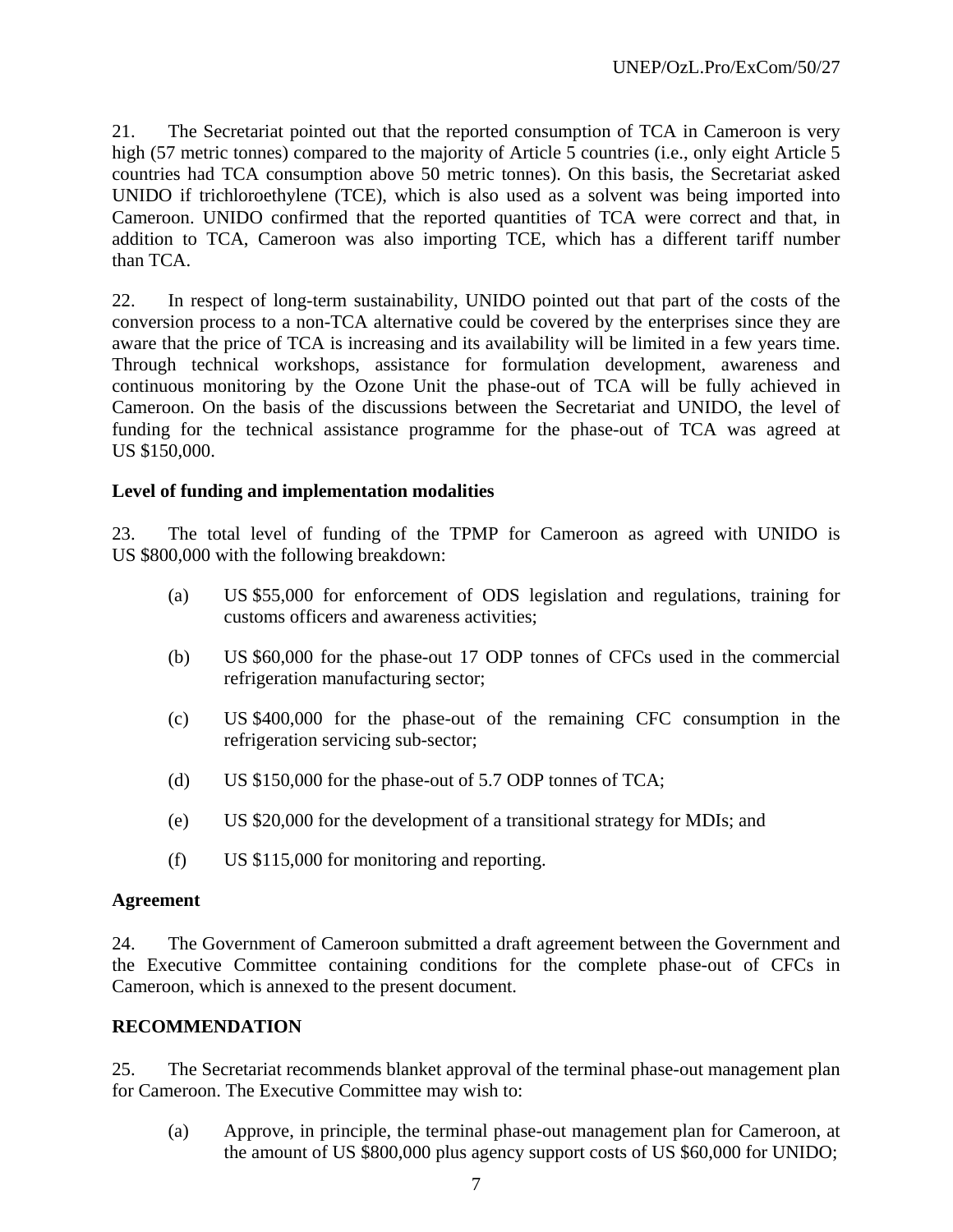- (b) Approve the draft agreement between the Government of Cameroon and the Executive Committee for the implementation of the national phase-out plan as contained in Annex I to this document;
- (c) Urge UNIDO to take full account of the requirements of decisions 41/100 and 49/6 during the implementation of the terminal phase-out management plan; and
- (d) Approve the first tranche of the plan, at the amount of US \$600,000 plus agency support costs of US \$45,000 for UNIDO.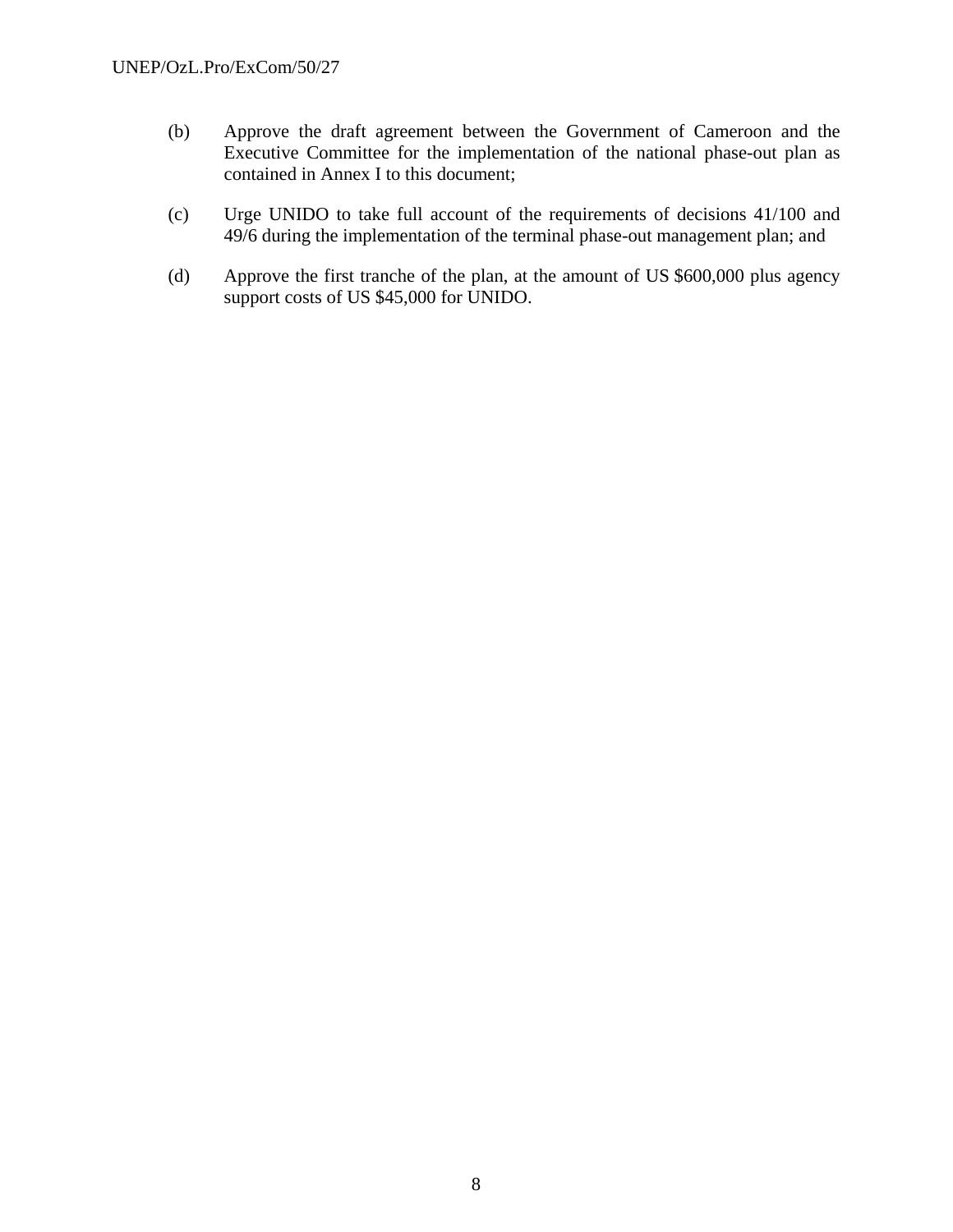#### **Annex I**

#### **DRAFT AGREEMENT BETWEEN CAMEROON AND THE EXECUTIVE COMMITTEE OF THE MULTILATERAL FUND FOR THE TERMINAL PHASE-OUT MANAGEMENT PLAN**

1. This Agreement represents the understanding of the Government of Cameroon (the "Country") and the Executive Committee with respect to the complete phase-out of controlled use of the ozone-depleting substances set out in Appendix 1-A (the "Substances") prior to 1 January 2010 in compliance with Protocol schedules.

2. The Country agrees to meet the annual consumption limits of the Substances in Annex A (Group I) and Annex B (Group III) of the Montreal Protocol as set out in rows 2 and 7 of Appendix 2-A (the "Targets, and Funding") in this Agreement. The Country accepts that, by its acceptance of this Agreement and performance by the Executive Committee of its funding obligations described in paragraph 3, it is precluded from applying for or receiving further funding from the Multilateral Fund in respect to the Substances as described in the TPMP document.

3. Subject to compliance by the Country with its obligations set out in this Agreement, the Executive Committee agrees in principle to provide the funding set out in row 11 of Appendix 2-A (the "Funding") to the Country, commencing with the entry into force of the import/export licensing system to monitor and control trade in ozone depleting substances. The Executive Committee will, in principle, provide this funding at the Executive Committee meetings specified in Appendix 3-A (the "Funding Approval Schedule").

4. The Country will meet the consumption limits for each of the Substances as indicated in Appendix 2-A. It will also accept independent verification by the relevant implementing agency of achievement of these consumption limits as described in paragraph 9 of this Agreement.

5. The Executive Committee will not provide the Funding in accordance with the Funding Approval Schedule unless the Country satisfies the following conditions at least 30 days prior to the applicable Executive Committee meeting set out in the Funding Approval Schedule:

- (a) That the Country has met the Targets for the applicable year;
- (b) That the meeting of these Targets will be independently verified, if requested by the Executive Committee consistent with paragraph (d) of decision 45/54;
- (c) That the Country has substantially completed all actions set out in the last annual implementation programme; and
- (d) That the Country has submitted and received endorsement from the Executive Committee for an annual implementation programme in the form of Appendix 4 -A (the "Annual Implementation Programmes") in respect of the year for which funding is being requested.

6. The Country will ensure that it conducts accurate monitoring of its activities under this Agreement. The institutions set out in Appendix 5-A (the "Monitoring") will monitor and report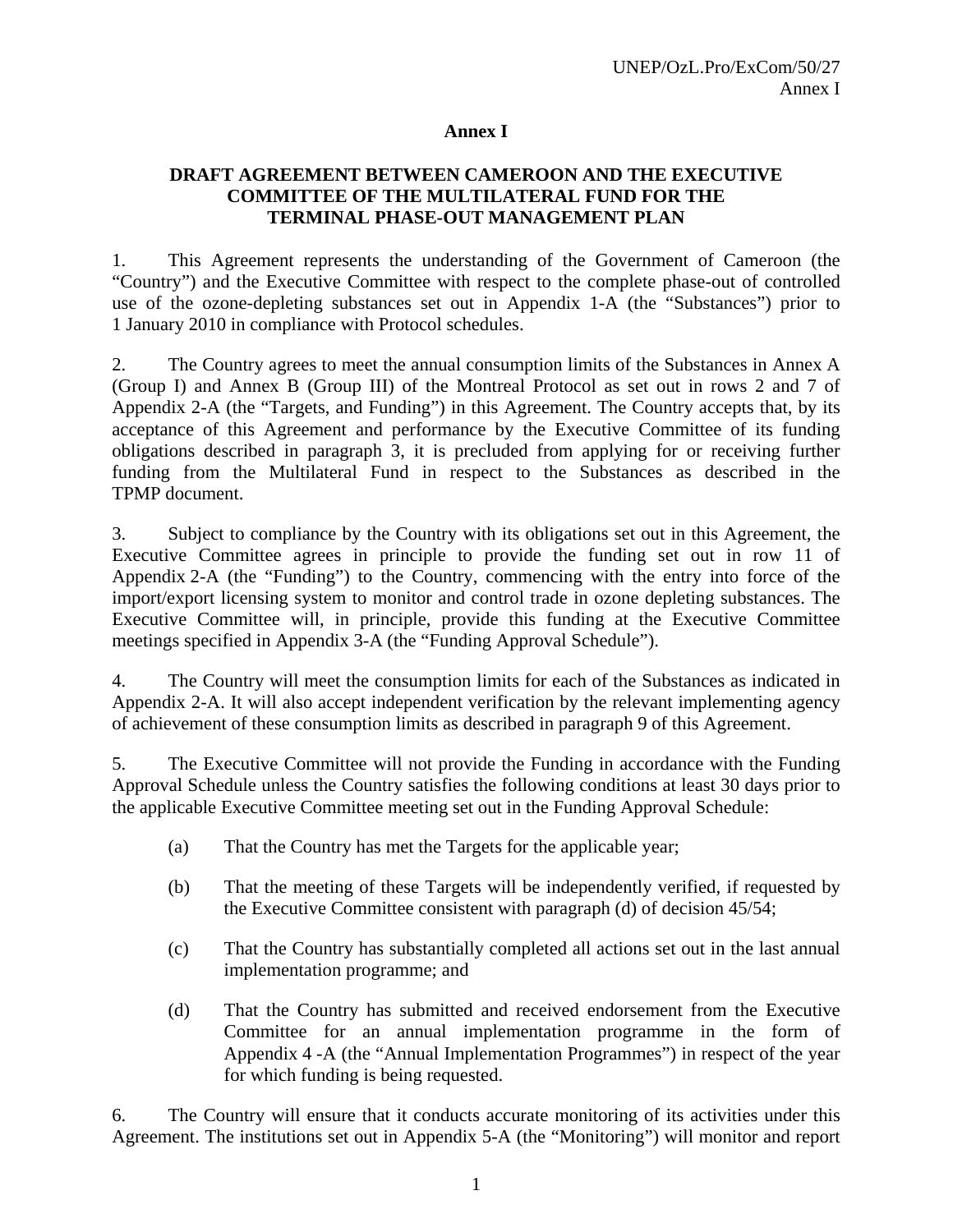on that monitoring in accordance with the roles and responsibilities set out in Appendix 5-A. This monitoring will also be subject to independent verification as described in paragraph 9.

7. While the Funding was determined on the basis of estimates of the needs of the country to carry out its obligations under this agreement, the Executive Committee agrees that the country may have the flexibility to reallocate the approved funds, or part of the funds, according to the evolving circumstances to achieve the goals prescribed under this agreement. Reallocations categorized as major changes must be documented in advance in the next annual implementation programme and endorsed by the Executive Committee as described in sub paragraph 5(d). Reallocations not categorized as major changes may be incorporated in the approved annual implementation programme, under implementation at the time, and reported to the Executive Committee in the report on implementation of the annual programme.

8. Specific attention will be paid to the execution of the activities in the servicing sector, in particular:

- (a) The Country would use the flexibility available under this Agreement to address specific needs that might arise during project implementation;
- (b) The technical assistance programme for the refrigeration servicing sub sectors would be implemented in stages so that resources can be diverted to other activities such as, additional training or procurement of service tools, in cases where the proposed results are not achieved, and will be closely monitored in accordance with Appendix 5-A of this Agreement; and
- (c) The Country and the implementing agencies will take full account of the requirements of decisions 41/100 and 49/6 during the implementation of the technical assistance programme for the refrigeration servicing sub sectors.

9. The Country agrees to assume overall responsibility for the management and implementation of this Agreement and of all activities undertaken by it or on its behalf to fulfil the obligations under this Agreement. UNIDO has agreed to be the lead implementing agency (the "Lead IA") in respect of the Country's activities under this Agreement. The Lead IA will be responsible for carrying out the activities listed in Appendix 6-A, including but not limited to independent verification. The Country also agrees to periodic evaluations, which will be carried out under the monitoring and evaluation work programmes of the Multilateral Fund. The Executive Committee agrees, in principle, to provide the Lead IA with the fees set out in row 12 of Appendix 2-A.

10. Should the Country, for any reason, not meet the Targets for the elimination of the Substances in Annex A (Group I) of the Montreal Protocol or otherwise does not comply with this Agreement, then the Country agrees that it will not be entitled to the Funding in accordance with the Funding Approval Schedule. At the discretion of the Executive Committee, funding will be reinstated according to a revised funding approval schedule determined by the Executive Committee after the Country has demonstrated that it has satisfied all of its obligations that were due to be met prior to receipt of the next instalment of funding under the Funding Approval Schedule. The Country acknowledges that the Executive Committee may reduce the amount of the Funding by the amounts set out in Appendix 7-A in respect of each ODP tonne of reductions in consumption not achieved in any one year.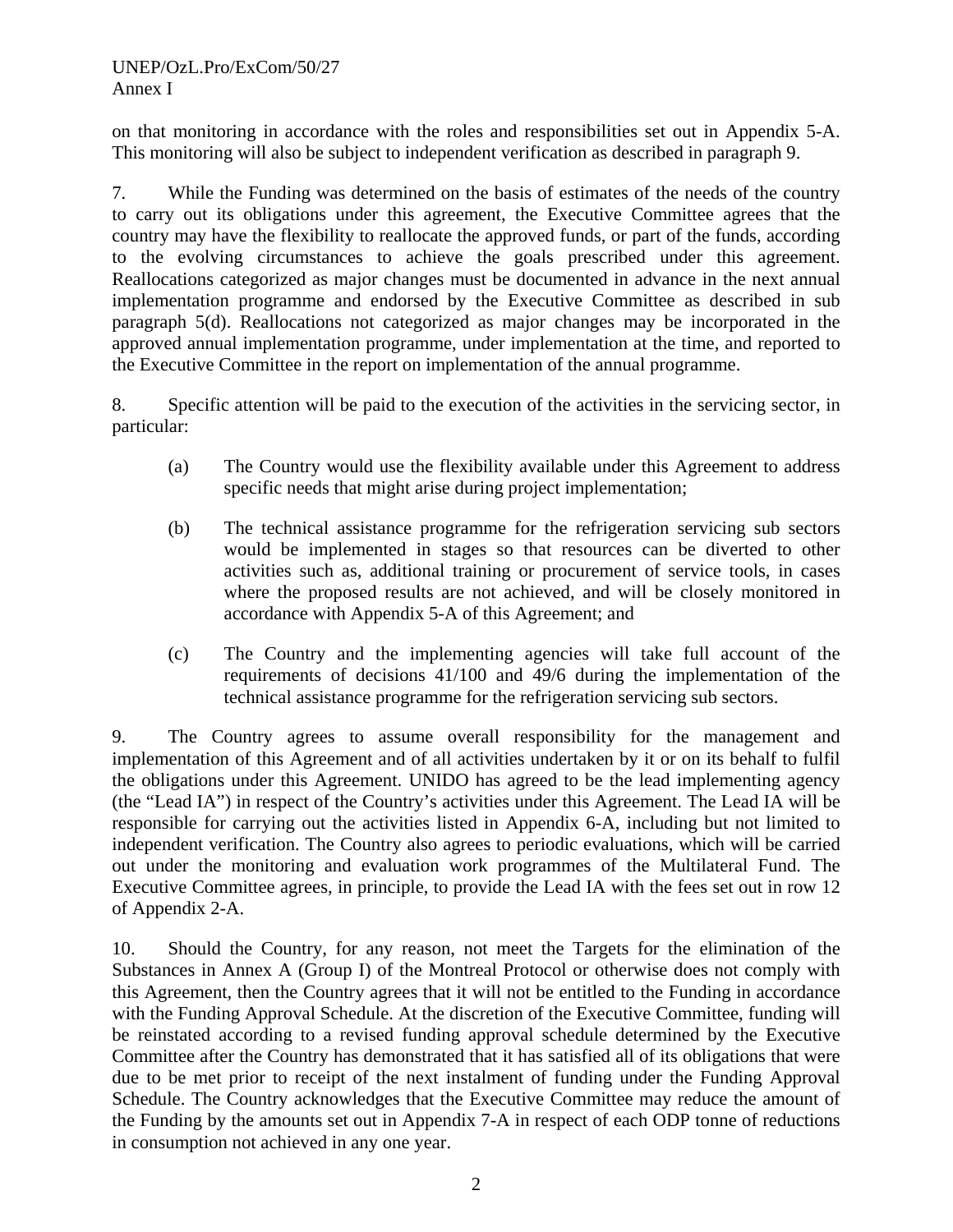11. The funding components of this Agreement will not be modified on the basis of any future Executive Committee decision that may affect the funding of any other consumption sector projects or any other related activities in the Country.

12. The Country will comply with any reasonable request of the Executive Committee and the Lead IA to facilitate implementation of this Agreement. In particular, it will provide the Lead IA with access to information necessary to verify compliance with this Agreement.

13. All of the agreements set out in this Agreement are undertaken solely within the context of the Montreal Protocol and as specified in this Agreement. All terms used in this Agreement have the meaning ascribed to them in the Protocol unless otherwise defined herein.

#### **APPENDIX 1-A: THE SUBSTANCES**

1. The common names of the ozone-depleting substances to be phased out under the Agreement will be listed here.

| nnex<br>$\Delta$ | $\overline{\phantom{0}}$<br>droup | `⊩′<br>and C<br>ำ∺≀<br>`н(<br>`Н(<br>$\Delta$<br>$-1$<br>. I<br>п.<br>- -<br>- 1<br>$\overline{\phantom{0}}$ |
|------------------|-----------------------------------|--------------------------------------------------------------------------------------------------------------|
| nnex<br>-        | <b>Jroup</b><br>111               | <b>TM</b><br>Δ<br>-                                                                                          |

#### **APPENDIX 2-A: THE TARGETS, AND FUNDING**

|                                            | 2006                     | 2007     | 2008    | 2009                     | 2010                     | <b>Total</b> |
|--------------------------------------------|--------------------------|----------|---------|--------------------------|--------------------------|--------------|
| 1. Max allowable total consumption of      | 128.445                  | 38.534   | 38.534  | 38.534                   | 0.00                     |              |
| Annex A Group I substances (ODP tonnes)    |                          |          |         |                          |                          |              |
| 2. Max agreed total consumption of Annex   | 120.00                   | 38.00    | 20.00   | 10.00                    | 0.00                     |              |
| A Group I substances (ODP tonnes)          |                          |          |         |                          |                          |              |
| 3. Reduction from ongoing projects         | $\overline{\phantom{a}}$ | 70.0     | 5.1     | $\overline{\phantom{a}}$ | $\overline{\phantom{0}}$ | 75.1         |
| 4. New reduction under plan                | $\overline{\phantom{a}}$ | 12.0     | 11.9    | 11.0                     | 10.0                     | 44.9         |
| 5. Total annual reduction of Annex A       |                          | 82.0     | 17.0    | 11.0                     | 10.0                     | 120.0        |
| Group I substances (ODP tonnes)            |                          |          |         |                          |                          |              |
| 6. Max allowable total consumption of      | 5.717                    | 5.717.   | 5.717   | 5.717                    | 2.450                    |              |
| Annex B Group III substances (ODP tonnes)  |                          |          |         |                          |                          |              |
| 7. Max agreed total consumption of Annex   | 5.70                     | 5.00     | 3.00    | 3.00                     | 0.00                     |              |
| <b>B</b> Group III substances (ODP tonnes) |                          |          |         |                          |                          |              |
| 8. Reduction from ongoing projects         | 0.00                     | 0.00     | 0.00    | 0.00                     | 0.00                     |              |
| 9. New reduction under plan                | 0.00                     | 0.70     | 2.00    | 0.00                     | 3.00                     | 5.70         |
| 10. Total annual reduction of Annex B      | 0.00                     | 0.70     | 2.00    | 0.00                     | 3.00                     | 5.70         |
| Group III substances (ODP tonnes)          |                          |          |         |                          |                          |              |
| 11. Lead IA agreed funding (US \$)         | 600,000                  | $\Omega$ | 105,000 | 95,000                   | $\overline{0}$           | 800,000      |
| 12. Lead IA support costs (US \$)          | 45,000                   | $\Omega$ | 7,875   | 7,125                    | $\Omega$                 | 60,000       |
| 13. Total agreed funding (US \$)           | 645,000                  | $\Omega$ | 112,875 | 102,125                  | $\Omega$                 | 860,000      |

## **APPENDIX 3-A: FUNDING APPROVAL SCHEDULE**

1. Funding will be considered for approval at the second meeting of the year prior to the year of the Annual Implementation Programme except the funding in the first tranche, which is considered at the last meeting in 2006.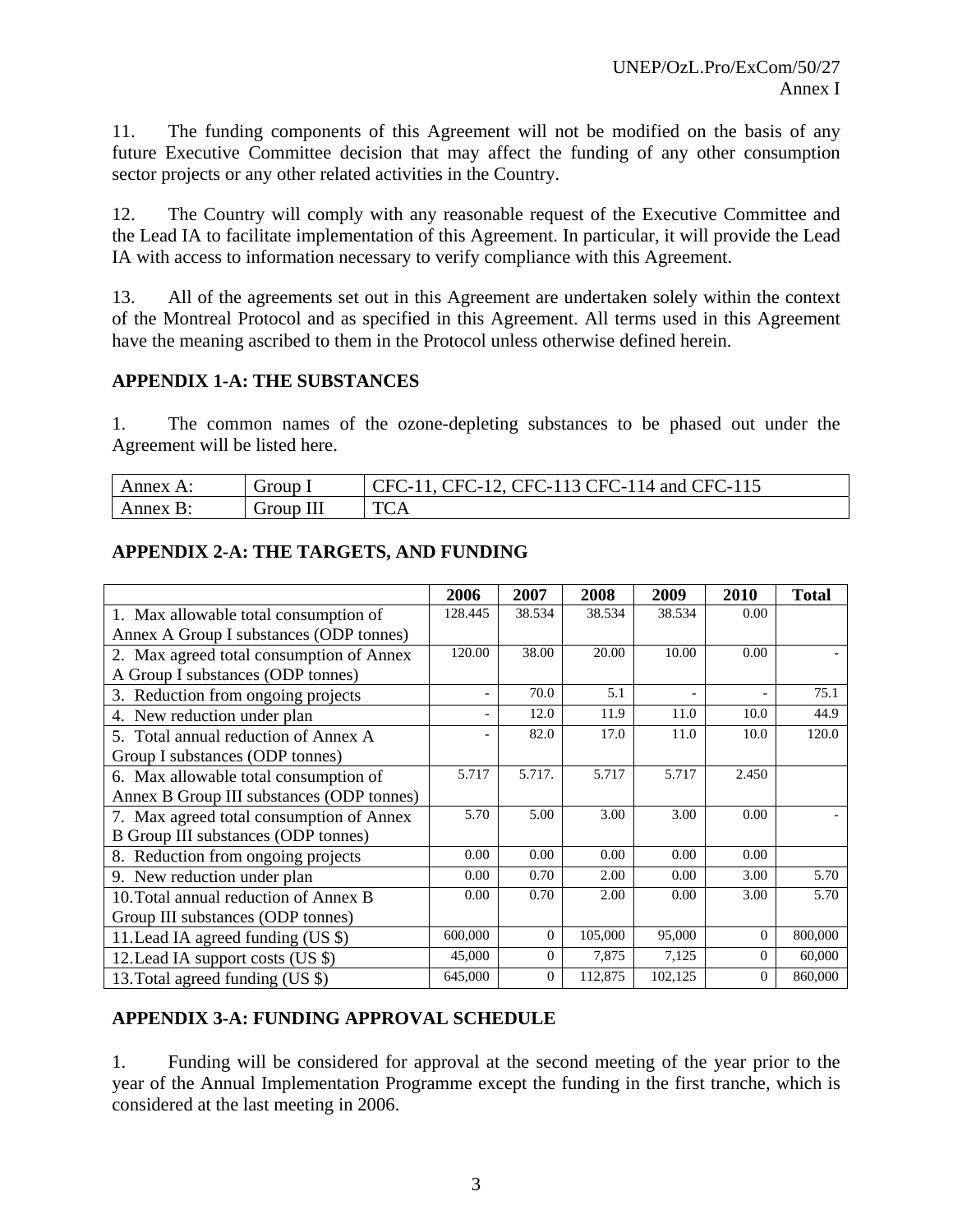## **APPENDIX 4-A: FORMAT OF ANNUAL IMPLEMENTATION PROGRAMME**

#### 1. **Data**

| Country                                      |  |
|----------------------------------------------|--|
| Year of plan                                 |  |
| # of years completed                         |  |
| # of years remaining under the plan          |  |
| Target ODS consumption of the preceding year |  |
| Target ODS consumption of the year of plan   |  |
| Level of funding requested                   |  |
| Lead implementing agency                     |  |
| Co-operating agency(ies)                     |  |

## 2. **Targets**

| <b>Indicators</b> |               | <b>Preceding year</b> | Year of plan | <b>Reduction</b><br>(i) |
|-------------------|---------------|-----------------------|--------------|-------------------------|
| Supply of ODS     | Import        |                       |              |                         |
|                   | Total $(1)$   |                       |              |                         |
| Demand of ODS     | Manufacturing |                       |              |                         |
|                   | Servicing     |                       |              |                         |
|                   | Stockpiling   |                       |              |                         |
|                   | Total (2)     |                       |              |                         |

## 3. **Industry Action**

| Sector        | Consumption    | Consumption  | Reduction      | Number of | Number of                     | ODS phase- |
|---------------|----------------|--------------|----------------|-----------|-------------------------------|------------|
|               | preceding year | year of plan | within year of | projects  | servicing related out (in ODP |            |
|               |                |              | plan $(1)-(2)$ | completed | activities                    | tonnes)    |
| Manufacturing |                |              |                |           |                               |            |
| Total         |                |              |                |           |                               |            |
|               |                |              |                |           |                               |            |
| Refrigeration |                |              |                |           |                               |            |
| Total         |                |              |                |           |                               |            |
| Grand total   |                |              |                |           |                               |            |

#### 4. **Technical Assistance**

Proposed Activity: Objective: Target Group: Impact:

## 5. **Government Action**

| Policy / Activity Planned                             | Schedule of Implementation |
|-------------------------------------------------------|----------------------------|
| Type of policy control on ODS import: servicing, etc. |                            |
| Public awareness                                      |                            |
| Others                                                |                            |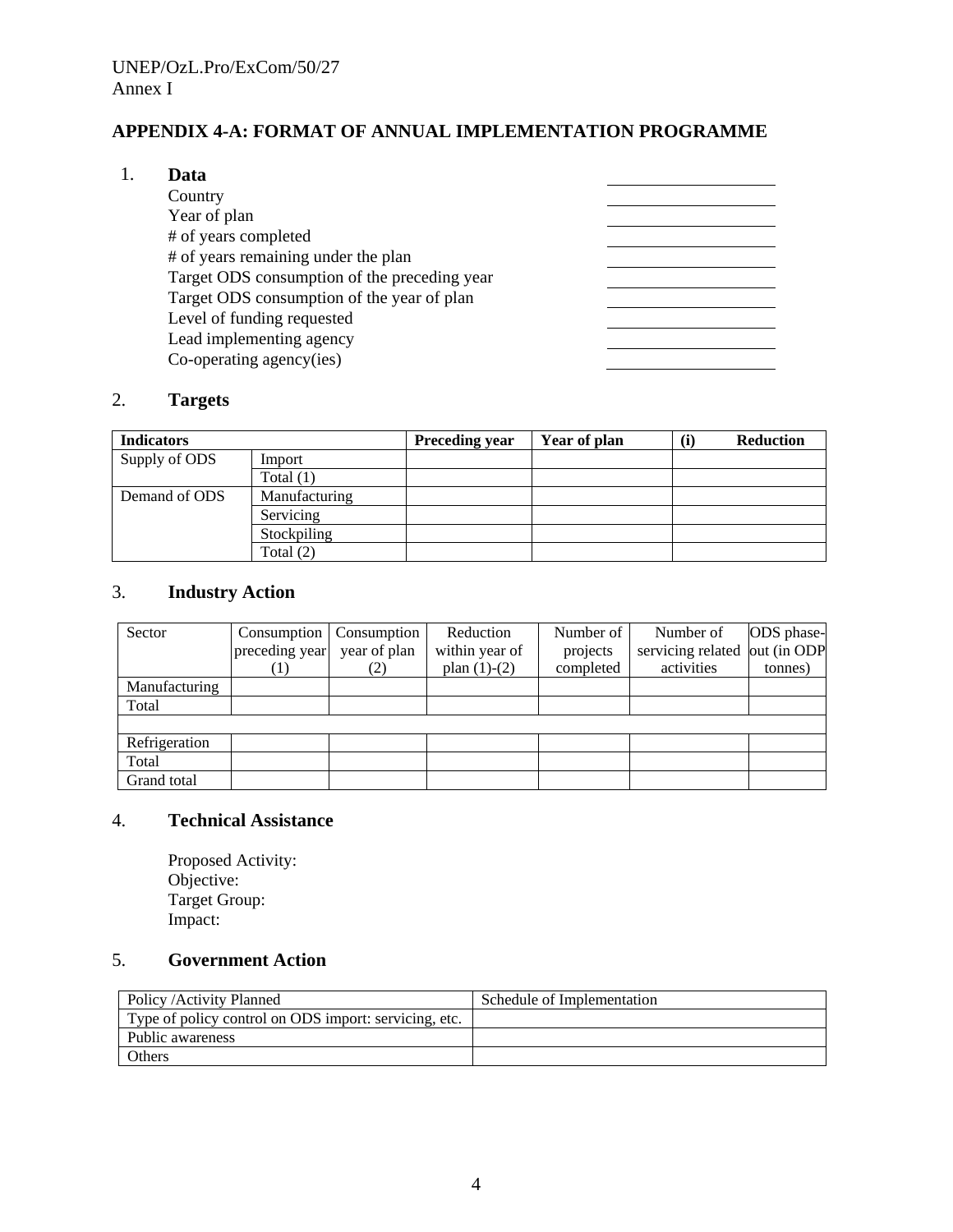#### 6. **Annual Budget:**

| Activity | <b>Planned Expenditures</b> |
|----------|-----------------------------|
|          |                             |
| Total    |                             |

#### 7. **Administrative Fees**

## **APPENDIX 5-A: MONITORING INSTITUTIONS AND ROLES**

1. The monitoring of the TPMP results and CFC consumption will be carried out within the project "TPMP Implementation, Monitoring, and Control", with the general oversight of UNIDO as Lead IA.

2. The monitoring activities will be based on three key elements: (a) well designed forms for data collection, evaluation and reporting, (b) program of regular monitoring visits, and (c) appropriate cross-checking of information from different sources.

3. The monitoring reports will be produced, verified and acted upon every quarter, for the purpose of project monitoring and control. The quarterly reports will be consolidated each year, previous to the first meeting of the Executive Committee. These reports will be used as input for the annual implementation reports required by the Executive Committee.

#### Verification and reporting

4. In accordance to decision 45/54 (d), the Executive Committee reserves the right for independent verification in case the Executive Committee selects Cameroon for related auditing Based on discussion with the Lead IA, Cameroon should select the independent organization (auditing) to carry out the verification of the TPMP results and this independent monitoring programme.

#### **APPENDIX 6-A: ROLE OF THE LEAD IMPLEMENTING AGENCY**

1. The Lead IA will be responsible for a range of activities to be specified in the project document along the lines of the following:

- (a) Ensuring performance and financial verification in accordance with this Agreement and with its specific internal procedures and requirements as set out in the Country's phase-out plan;
- (b) Assisting the Country in preparation of the Annual Implementation Programme;
- (c) Providing verification to the Executive Committee that the Targets have been met and associated annual activities have been completed as indicated in the Annual Implementation Programme. For this undertaking, separate funding will be provided by the Executive committee to the Lead IA;
- (d) Ensuring that the achievements in previous annual implementation programmes are reflected in the future annual implementation programme;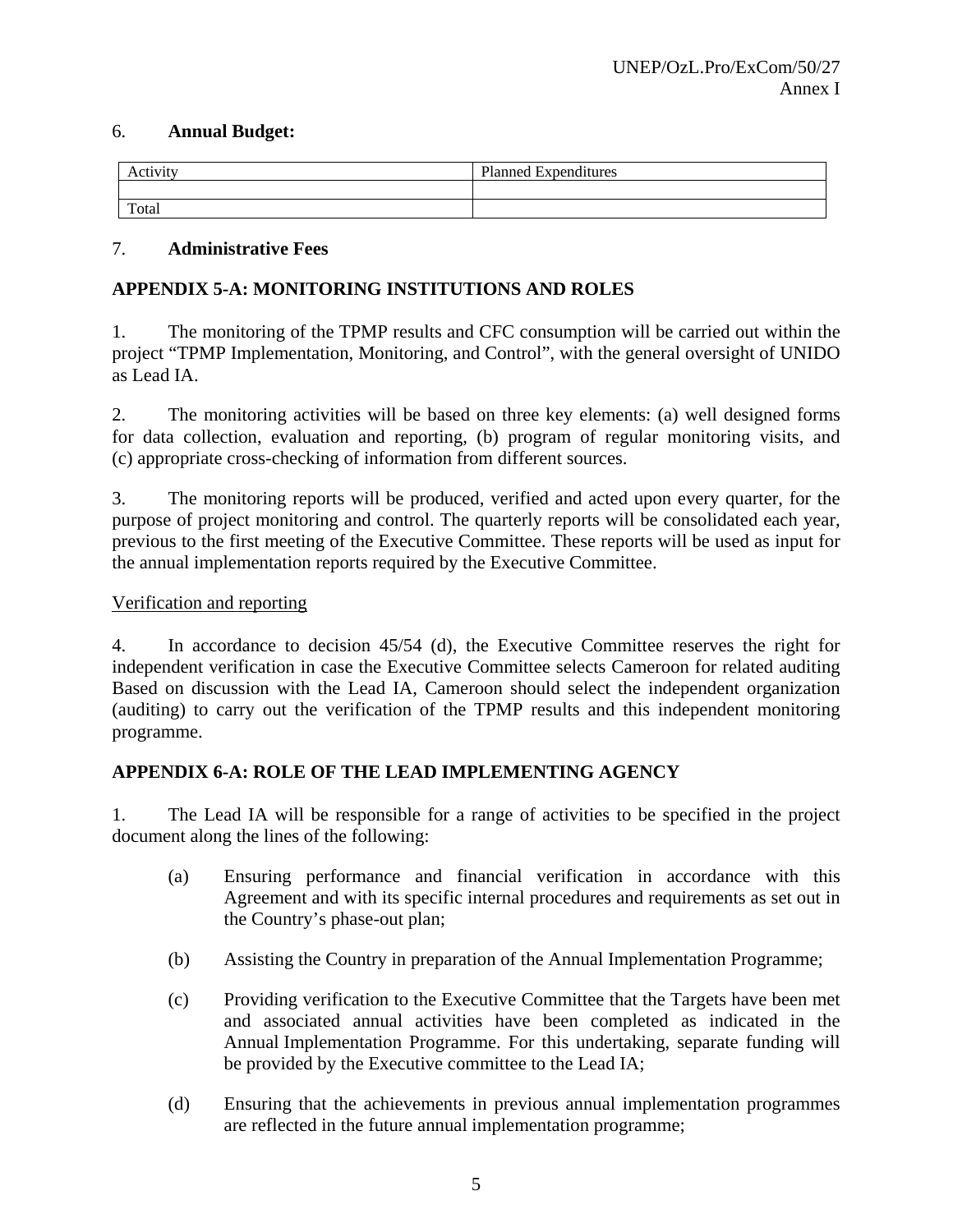#### UNEP/OzL.Pro/ExCom/50/27 Annex I

- (e) Reporting on the implementation of the Annual Implementation Programme of the preceding year and preparing for annual implementation programme for the year of submission for submission to the Executive Committee, commencing with the 2008 annual implementation programme combined with the report on the 2007 annual implementation programme;
- (f) Ensuring that appropriate independent technical experts carry out the technical reviews undertaken by the Lead IA;
- (g) Carrying out required supervision missions;
- (h) Ensuring the presence of an operating mechanism to allow effective, transparent implementation of the Annual Implementation Programme and accurate data reporting;
- (i) Providing verification that consumption of the Substances has been eliminated in accordance with the Targets, if requested by the Executive Committee;
- (j) Ensuring that disbursements made to the Country are based on the use of the indicators; and
- (k) Providing assistance with policy, management and technical support when required.

#### **APPENDIX 6-B: ROLE OF COOPERATING IMPLEMENTING AGENCY**

Not applicable

#### **APPENDIX 7-A: REDUCTIONS IN FUNDING FOR FAILURE TO COMPLY**

1. In accordance with paragraph 10 of the Agreement, the amount of funding provided may be reduced by US \$12,720 per ODP tonne of reductions in consumption not achieved in the year.

- - - -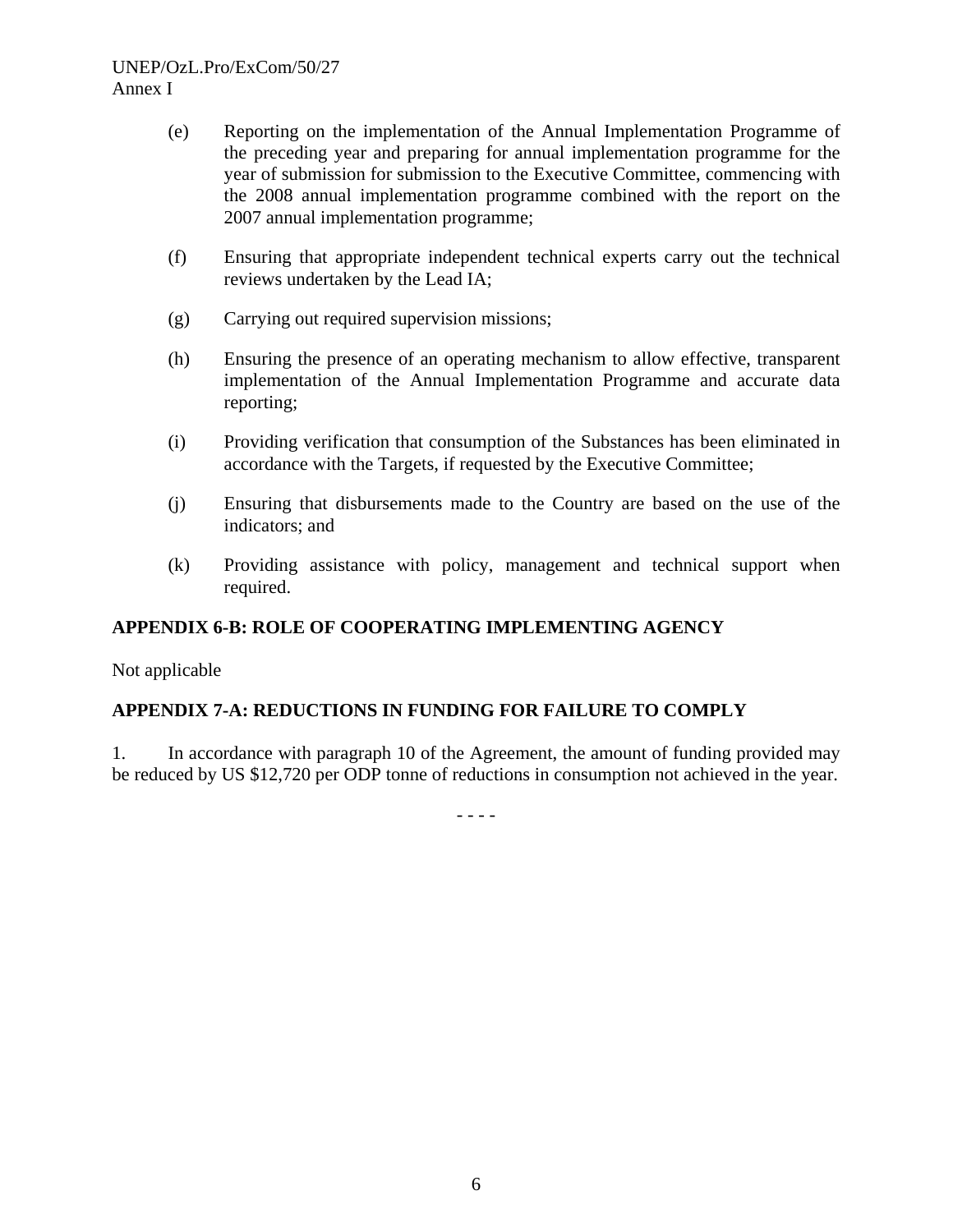**REPUBLIQUE DU CAMEROUN** Paix - Travail - Patrie

MINISTERE DE L'ENVIRONNEMENT ET DE **LA PROTECTION DE LA NATURE** 

**SECRETARIAT GENERAL** 

DIRECTION DES NORMES ET DU CONTROLE

**BUREAU NATIONAL DE L'OZONE** 

Tel./Fax: 222 11 06

**REPUBLIC OF CAMEROON** Peace -- Work -- Fatherland

**MINISTRY OF ENVIRONMENT AND NATURE PROTECTION** 

**SECRETARIAT GENERAL** DEPARTMENT OF NORMS AND CONTROL

**NATIONAL OZONE OFFICE** 

[0 1 AOUT 2006 Yaounde, the

**Chief of Brigade for Environmental Inspections and Coordinator, Cameroon National Ozone Office** 

To Dr. S.M. St Ahmed, Director, **Multilateral Environmental Agreements Branch UNIDO VIENNA** Fax: 43-1-213463833

#### Subject: Request of the Government of Cameroon to UNIDO for the submission of its investment Projects at the 50<sup>th</sup> Meeting of the Executive Committee of the Multilateral Fund for the implementation of the Montreal Protocol

I have been directed by my Government to request UNIDO to submit the project listed in Table 1 below to the Executive Committee of the Multilateral Fund for the Implementation of the Montreal Protocol for consideration at its 50<sup>th</sup> Meeting.

#### **Section I: ODS** Consumption Data

- $\mathbf{1}$ . The ODS consumption figure(s) of the project(s) has/have been validated by the National Ozone Unit (NOU).
- The consumption data have been retained in the records of the NOU for reference  $2.$ and/or future verification.
- 3. The Government has been advised by the NOU that the agreement to the project(s) provides a commitment to ensure that the phase-out of the validated consumption indicated in Table 1 below is realized and yields a sustained permanent aggregate reduction in the country's consumption of Annex A Group I substances. Accordingly, Cameroon acknowledges that its remaining consumption of Annex A Group I substances calculated in accordance with Decision 35/57 will be reduced by the amount of the phase-out realized.

 $N^*$  0 1 6  $\sqrt{L}$  Minep/sq/DNC/BNO